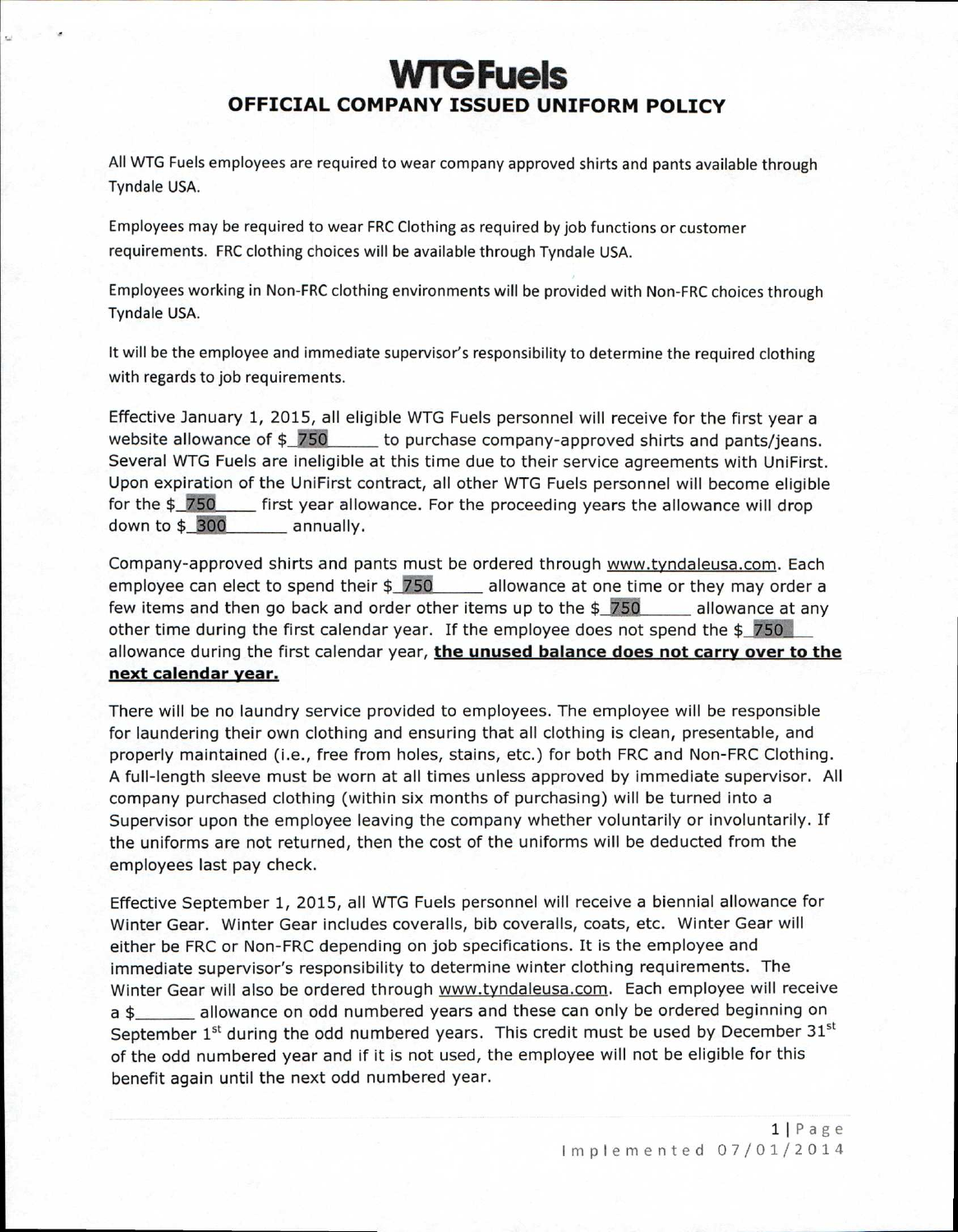# **WIG Fuels OFFICIAL COMPANY ISSUED UNIFORM POLICY**

WTG's steel-toed work boot allowances will remain unchanged. The employee can purchase the steel-toed boot of their choice and submit an expense report to the Midland Office for a reimbursement of up to \$120.00 per year. Any amount spent on boots in excess of the \$120.00 allowance will not be reimbursed to the employee.